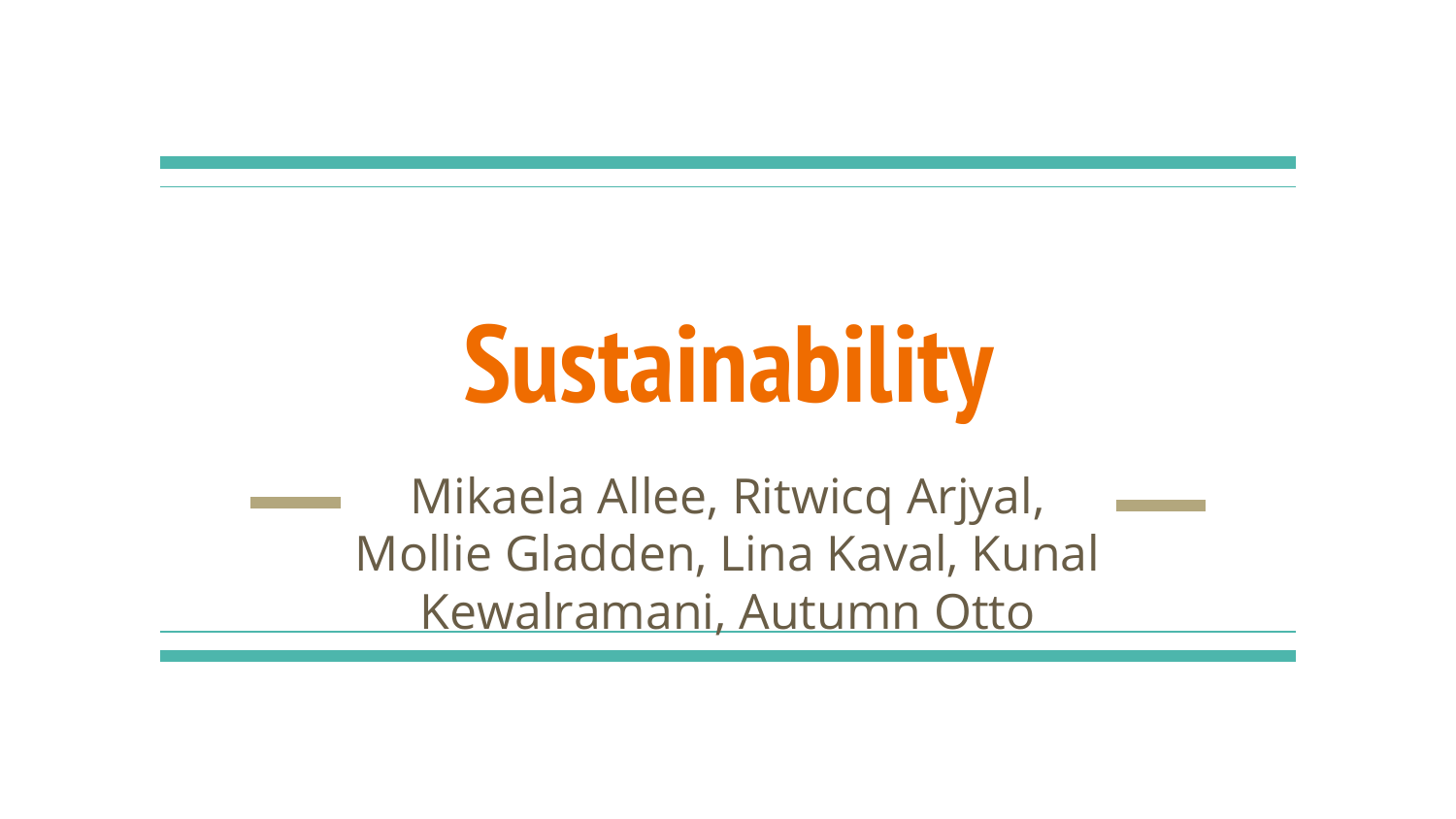# **Interview with an Expert: Daniel Hart**

● Sustainability Coordinator for UC Sustainability

#### **UC Sustainability and its impact on the campus:**

- UC|sustainability represents the diverse and interdisciplinary sustainability movements at the University of Cincinnati.
- University of Cincinnati was awarded STARS Gold Campus status last year, as awarded by the Association for the Advancement of Sustainability in Higher Education.
- UC has 9 LEED certified Green Buildings and 6 more in the process
- In process of writing its own climate action plan
- Using wind power to power newer buildings such as 1819 Innovation Hub
- Community service on and off campus
- Bike Friendly campus
- Coming up with innovative sustainability challenges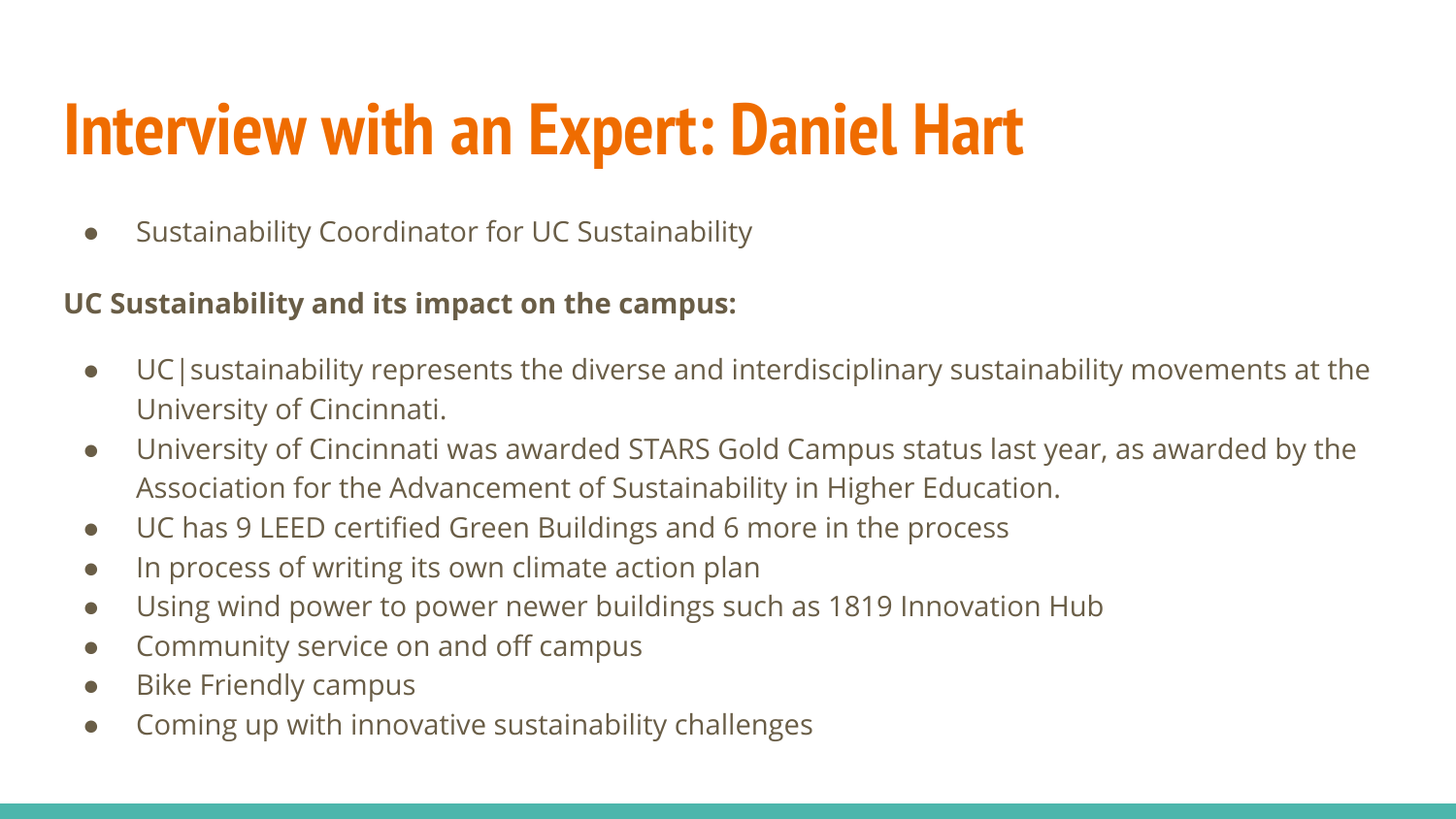### **Problems**

1. Ignorance/ lack of education (Apathy of the student body)

2. Is enough effort being made to make our campus green?

3. The small size/ limitations of the office of sustainability

**UC** sustainability

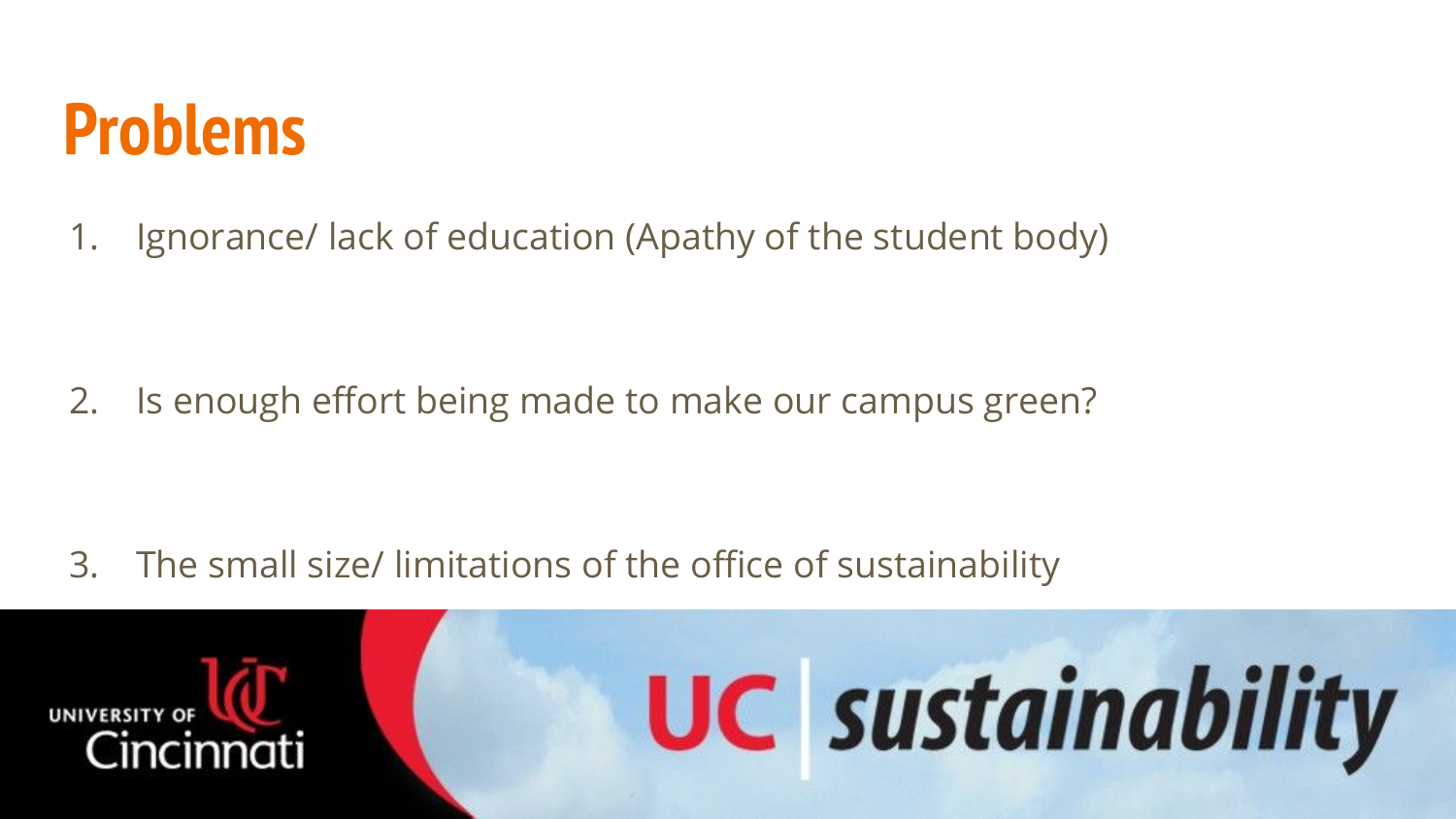# **Why Does it Matter?**

- Understanding the implications
- Up to 2017-oil still makes up 37% of energy source
- We do not have an unlimited supply of resources
- Resources are decreasing whereas population is increasing exponentially
- Use of "Clean energy" will help stabilize the rapid exhaustion of resources
- Sustainable use of resources will be a foundation for a better future
- Save money!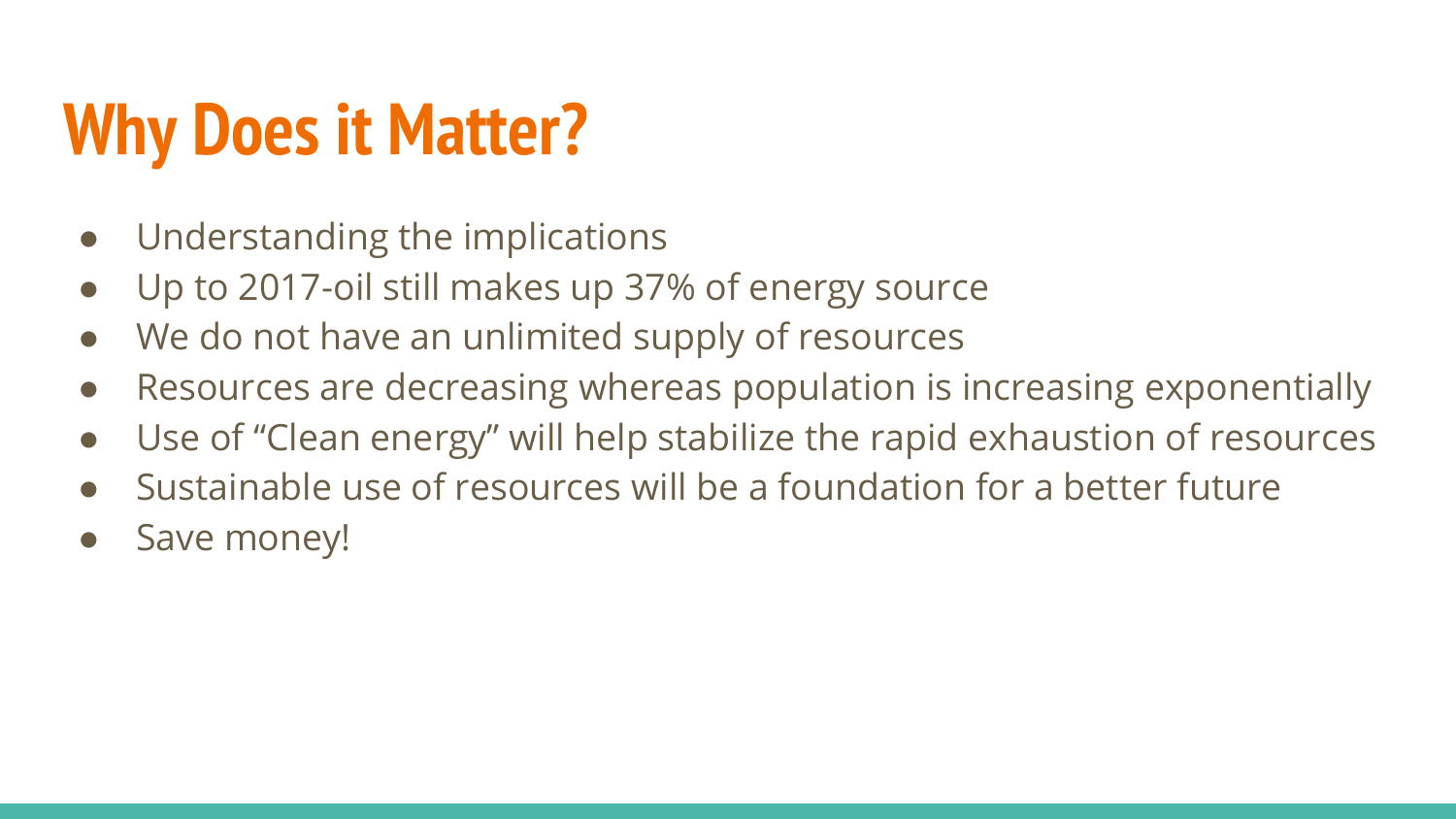### **Lessons and Resources**

- The UC Sustainability program has an impact on our campus in so many ways. They are involved with the UC Bike Kitchen, LEED certified buildings, proper trash and recycling disposal.
- UC sustainability is only as successful as the support of its student body.
- The use of clean energy and practices on a campus as large as UC can make difference in the sustainability of our community.
- Every bit that each of us can contribute helps contribute to a sustainable mindset on campus.
- If you would like to help make decisions and take action, join **PACES** or its student sub-committee, the sustainUC coalition. The coalition is composed of dozens of UC students and several [student](https://uc.edu/af/pdc/sustainability/get_involved/committees_organizations.html) [organizations](https://uc.edu/af/pdc/sustainability/get_involved/committees_organizations.html) - there's sure to be one that's right for you.
- **To receive a weekly newsletter with opportunities to get involved, join the UC Sustainability listserv: [green@listserv.uc.edu](https://listserv.uc.edu/scripts/wa.exe?SUBED1=green&A=1)**
- **●** To find out what you can recycle in your area visit the UC sustainability website.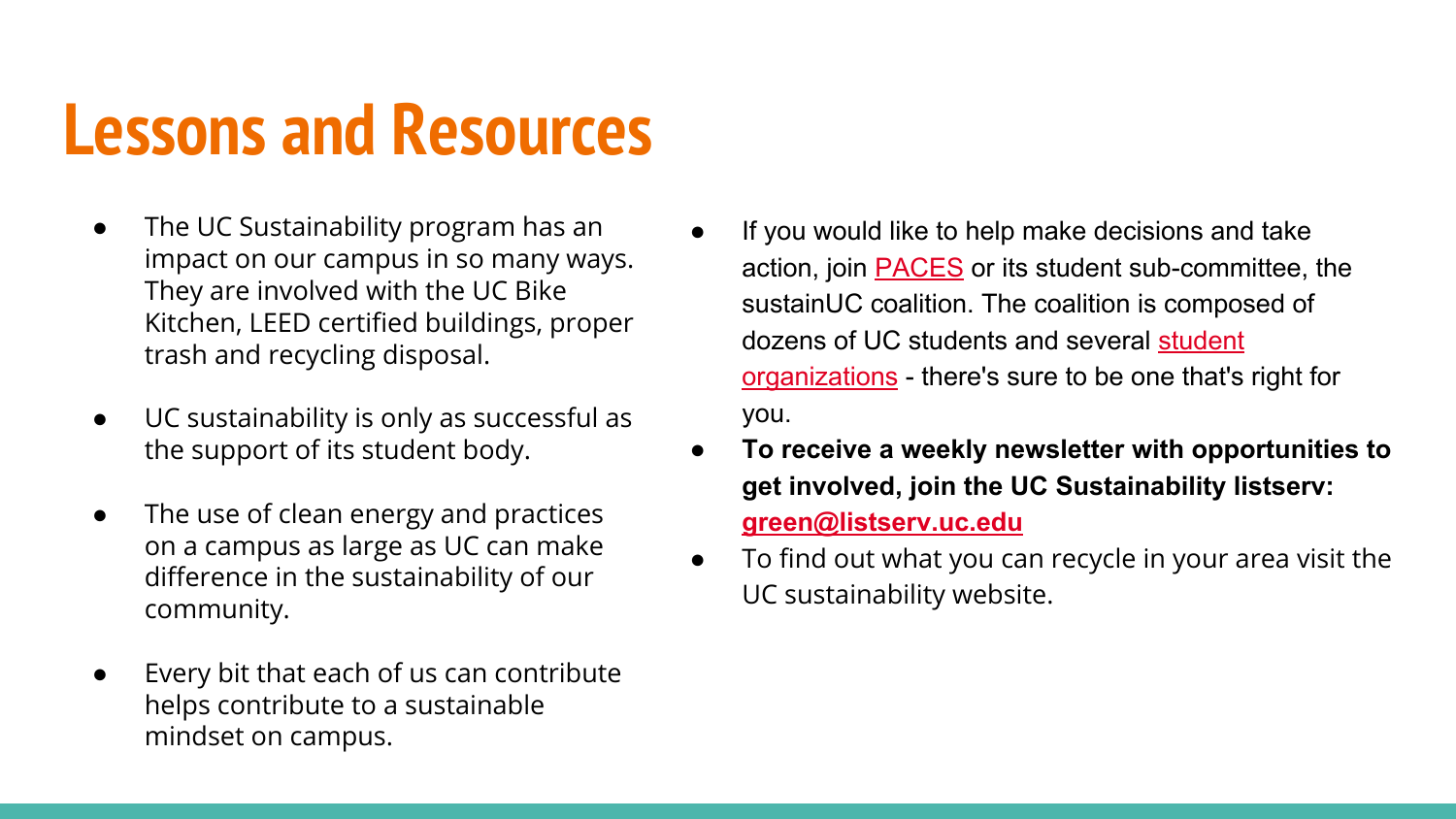# **Opportunities to Get Involved**

- LEAP
- UC Sustainability
	- PACES (President's Advisory Council on Environment & Sustainability)
	- Recycling (volunteer.uc.edu)
	- sustainUC
- Clean Up Cincy
- Veg Club
- Personal decisions & lifestyle choices
- UHP Ignite
- Design for America